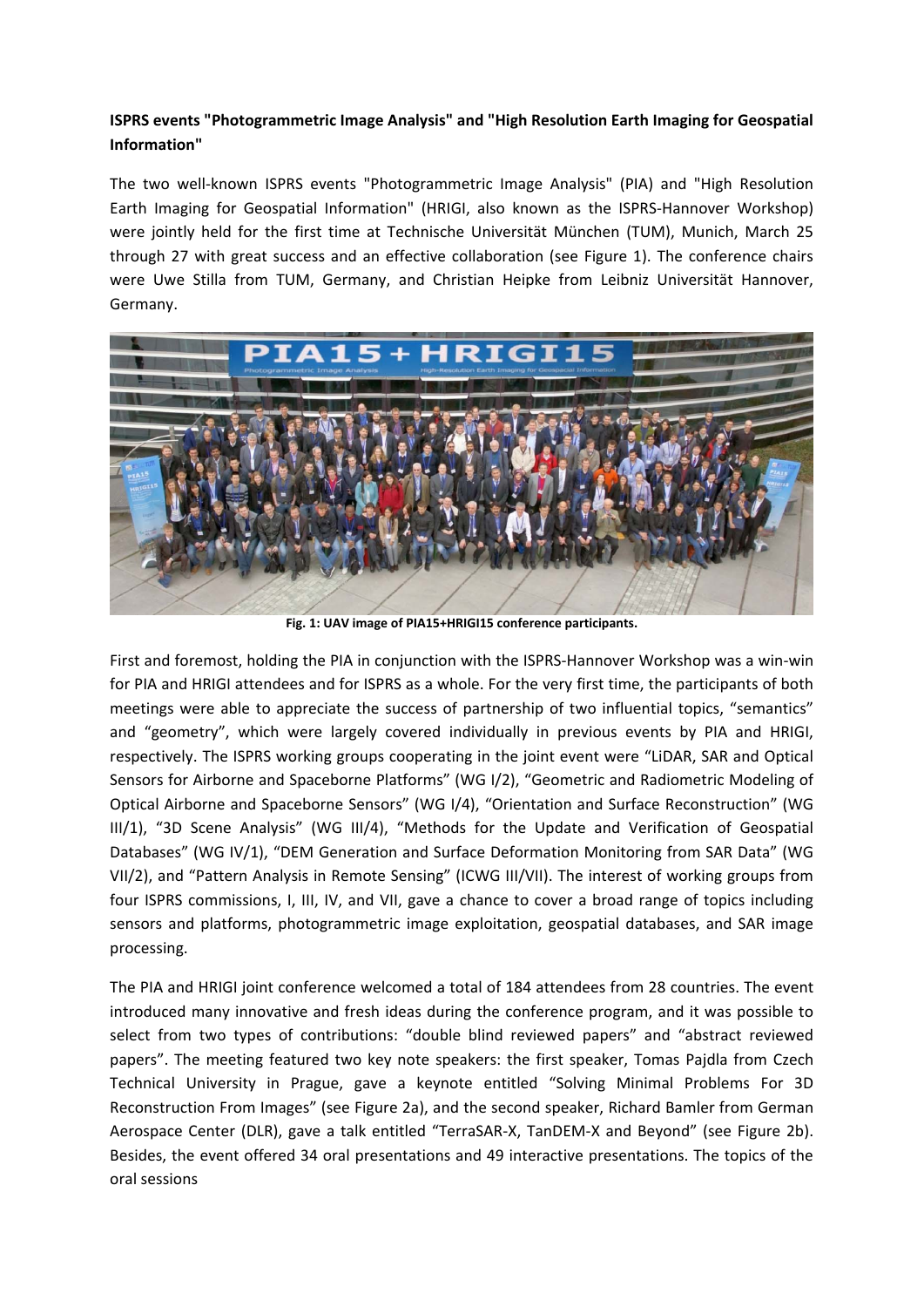

**Fig. 2: Keynote speakers: a) Tomas Pajdla, b) Richard Bamler.**

were "Conditional Random Fields", "Terrestrial", "Forest Monitoring", "Geometry", "Synthetic Aperture Radar", "Digital Elevation Models", "Image Analysis", and "Buildings". Also, a master class on photogrammetric and bathymetric LiDAR data processing was part of the programme. As common for both PIA and HRIGI, there were no parallel programs offered during the interactive (poster) presentations, and this gave a nice opportunity for detailed one-to-one discussions with the authors in three poster sessions.

All accepted papers were published electronically with an individual persistent Digital Object Identifier (DOI). The Annals (http://www.isprs-ann-photogramm-remote-sens-spatial-inf-sci.net/II-3-W4/index.html) and the Archives (http://www.int-arch-photogramm-remote-sens-spatial-infsci.net/XL-3-W2/index.html) are freely available via the ISPRS web page. All papers were submitted to Thomson Reuters' for inclusion into the Conference Citation Proceedings Index (CPCI), one of the indices of the Web of Science, and are also listed in SCOPUS and Google Scholar.

The workshop was officially opened by Uwe Stilla and Christian Heipke with warm messages, where 9 travel grants provided by TIF - The ISPRS Foundation - was also awarded during the opening session (see Figure 3a). The best paper award was given to the contribution entitled "Semantic Segmentation of Aerial Images in Urban Areas with Class-Specific Higher-Order Cliques" with authors Javier A. Montoya-Zegarra, Jan Dirk Wegner, Ľubor Ladický, and Konrad Schindler, all from Swiss Federal Institute of Technology, ETH. The best poster award went to the poster entitled "Robust Sparse Matching and Motion Estimation using Genetic Algorithms" by Mozhdeh Shahbazi, Gunho Sohn, Jérôme Théau, and Patrick Ménard from three different geomatics institutions from Canada (see Figure 3b).